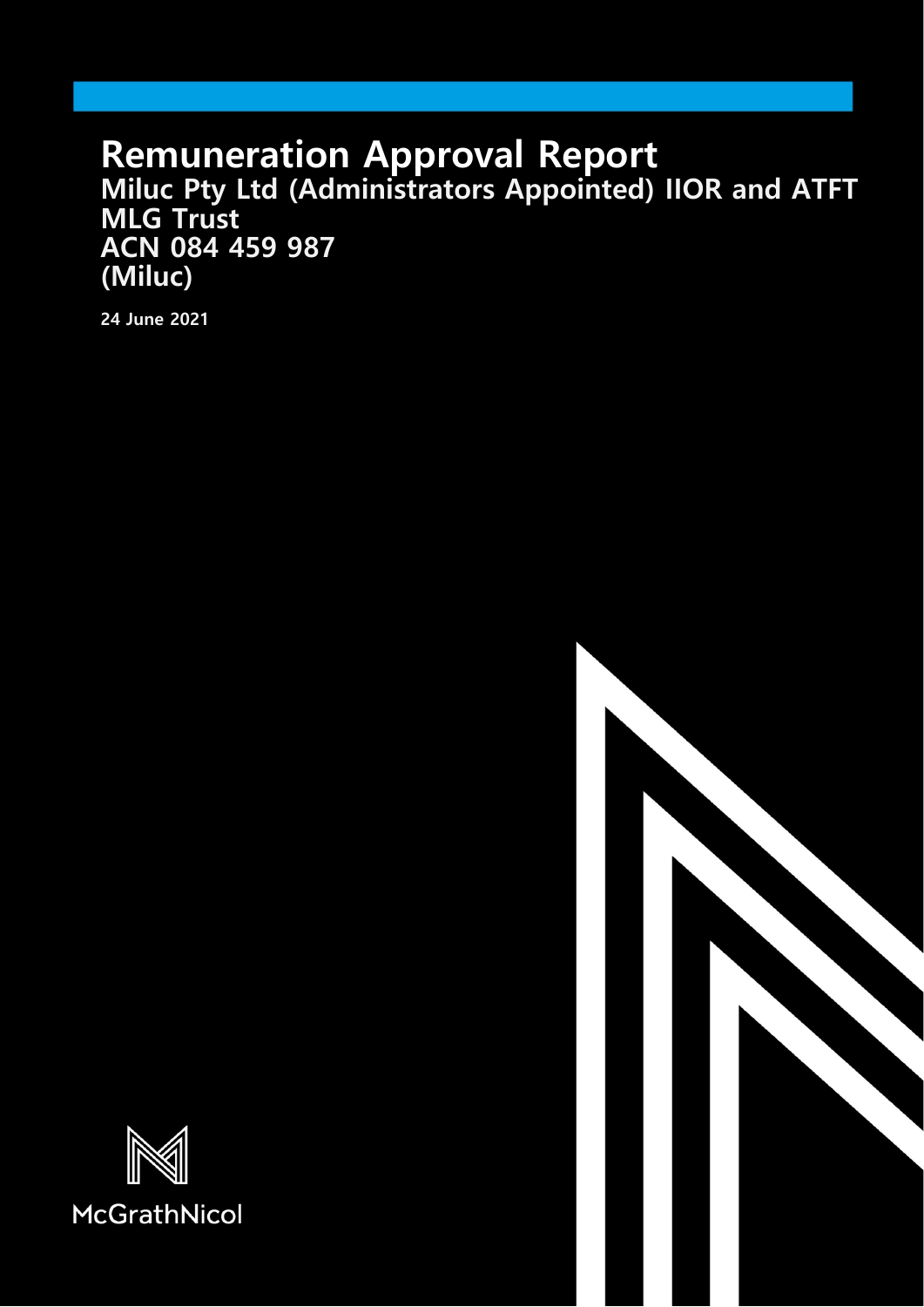This remuneration approval report provides you with information to assist you to make an informed decision regarding the approval of our proposed remuneration for undertaking the Voluntary Administration of Miluc.

The report has the following information:

| $\mathcal{P}$ |  |
|---------------|--|
| 3             |  |
| 4             |  |
| 5             |  |
| 6             |  |
|               |  |
|               |  |
|               |  |
|               |  |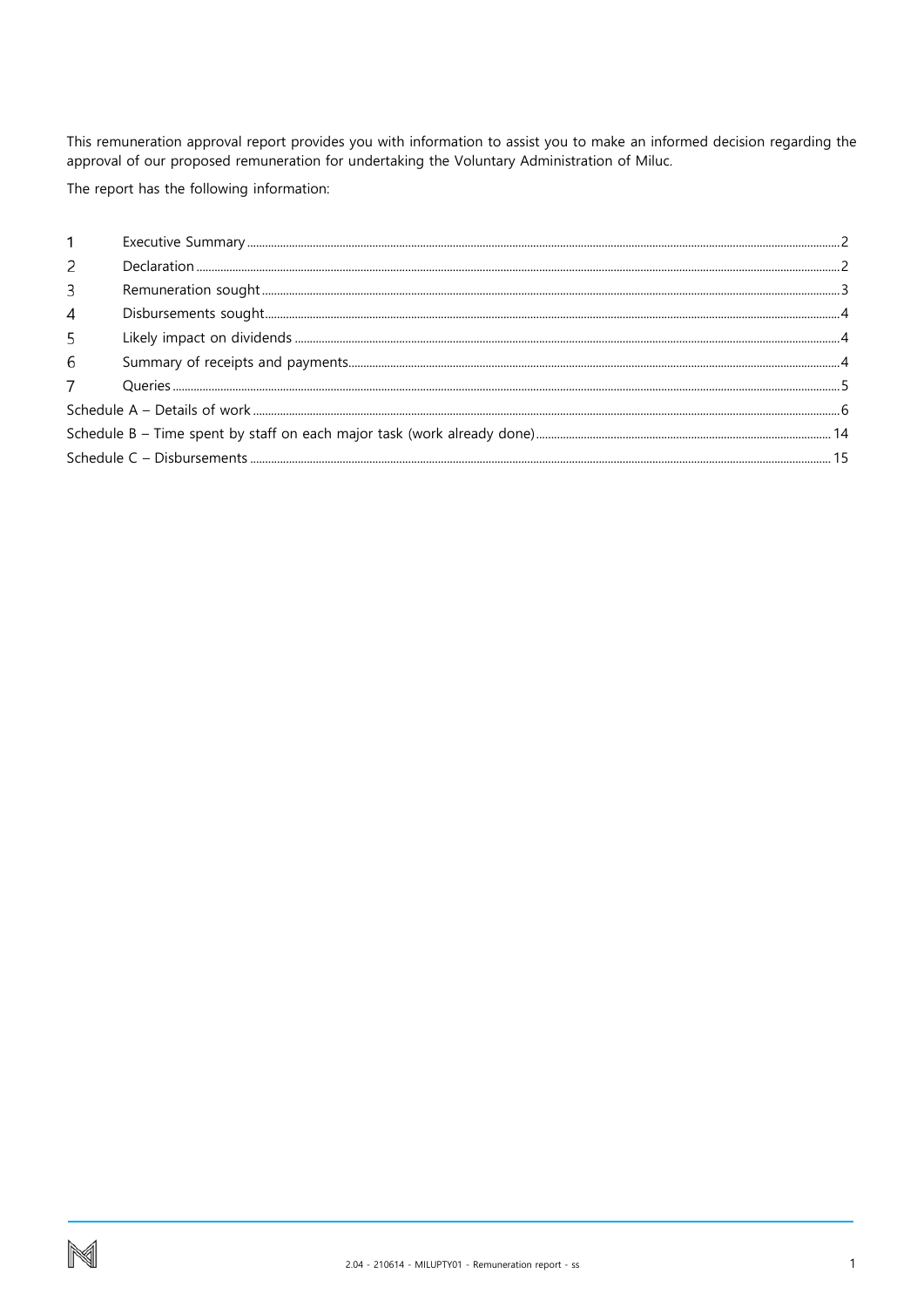#### <span id="page-2-0"></span> $\mathbf{1}$ **Executive Summary**

We are asking creditors to approve the following remuneration and disbursements:

| <b>Current approvals</b> | Remuneration<br>(ex GST) | <b>Disbursements</b><br>(ex GST) |
|--------------------------|--------------------------|----------------------------------|
| Voluntary Administration | \$177,178                | N/A                              |
| If company is liquidated | \$150,000                | \$1,000                          |

Details of remuneration and disbursements can be found in sections 3 and 4 of this report.

Creditors will be asked to approve our remuneration at the meeting on 1 July 2021.

We estimate that the total cost of this Voluntary Administration will be \$177,178. This has increased from our previous estimate primarily due to:

- difficulties contacting the Director of Miluc;
- difficulties obtaining Miluc's books and records; and
- the complexity of competing caveat interests.

Assuming all creditor claims can be resolved in the next 4 to 6 weeks, we expect this will be our final remuneration request. Where protracted negotiations are required to resolve disputes, further approvals may be required.

#### <span id="page-2-1"></span> $\overline{2}$ **Declaration**

We have undertaken an assessment of this remuneration and disbursements claim in accordance with the law and applicable professional standards. We are satisfied that the remuneration and disbursements claimed is necessary and proper.

We have reviewed the work in progress report for the Voluntary Administration to ensure that remuneration is only being claimed for necessary and proper work performed and have made adjustments (write-offs) to the value of \$5,324, relating to:

- employee inefficiencies;
- on-the-job training; and
- time spent making necessary amendments, modifications and revisions to work that had already been produced.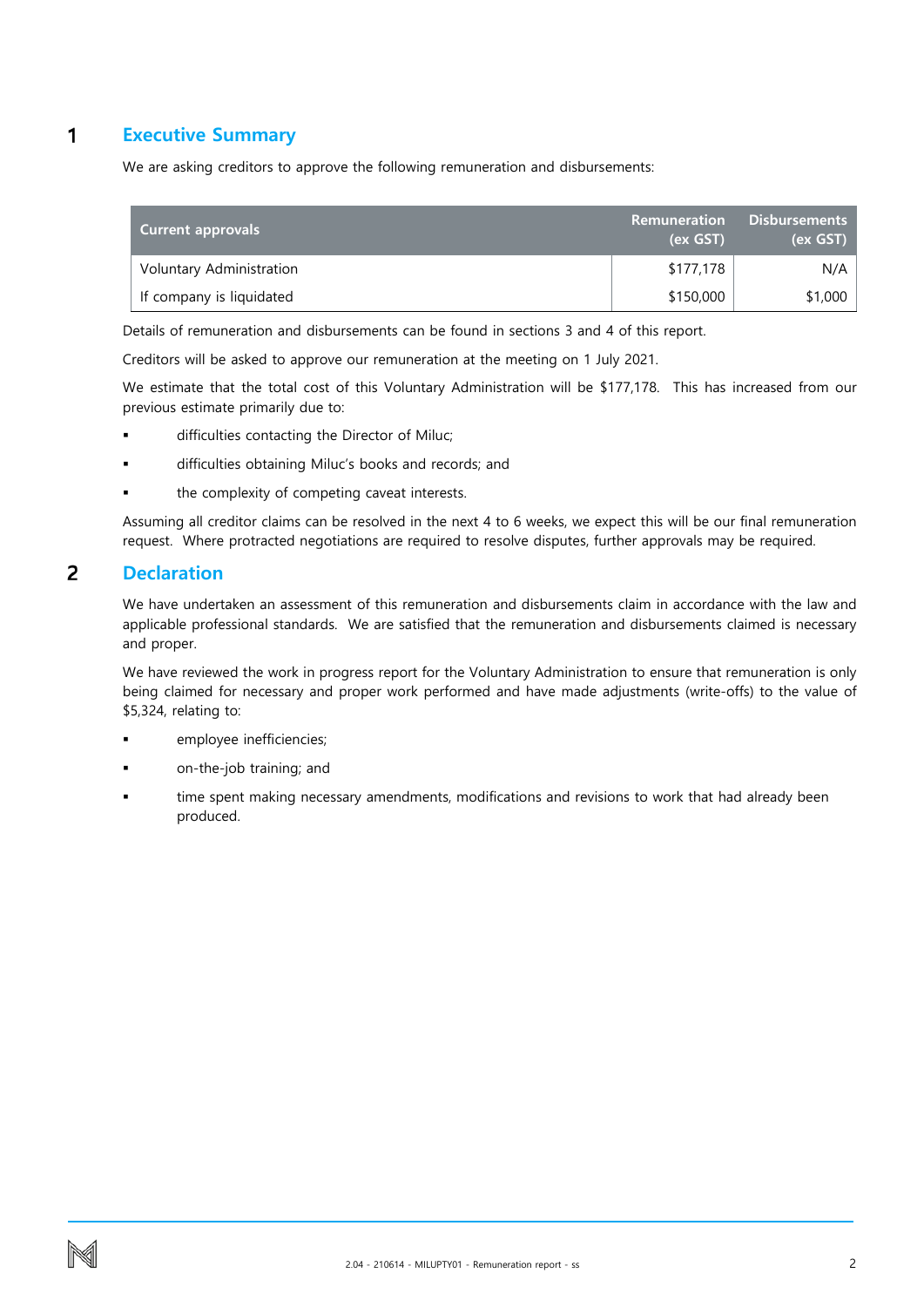#### <span id="page-3-0"></span>3 **Remuneration sought**

The remuneration we are asking creditors to approve is as follows:

| <b>Remuneration for</b>                         | <b>Period</b>                                    | <b>Amount</b><br>(ex GST) | Rates to apply                                                                         | When it will be drawn                     |
|-------------------------------------------------|--------------------------------------------------|---------------------------|----------------------------------------------------------------------------------------|-------------------------------------------|
| Work we have<br>already done                    | 26 May 2021<br>to 22 June<br>2021                | \$142,178                 | Provided in the Initial<br>Remuneration Notice sent<br>to creditors on 31 May<br>2021. | Immediately, when funds<br>are available. |
| Future work to<br>meeting date                  | 23 June 2021<br>to 1 July 2021                   | \$35,000                  | Provided in the Initial<br>Remuneration Notice sent<br>to creditors on 31 May<br>2021. | Immediately, when funds<br>are available. |
| <b>Voluntary</b><br><b>Administration total</b> |                                                  | \$177,178                 |                                                                                        |                                           |
| Future work -<br>Liquidation                    | 1 July 2021 to<br>finalisation of<br>liquidation | \$150,000                 | Provided in the Initial<br>Remuneration Notice sent<br>to creditors on 31 May<br>2021. | Monthly, when funds are<br>available.     |
| Liquidation total                               |                                                  | \$150,000                 |                                                                                        |                                           |

Details of the work already done, as well as work that is required to be done, are included at Schedule A.

Schedule B includes a breakdown of time spent by the appointees and staff members on each major task for work we have already done.

Actual resolutions to be put to the meeting are detailed below for your information. These resolutions also appear in the proxy form for the meeting provided to you.

**Work we have already done**: from 26 May 2021 to 22 June 2021

"That the remuneration of the Administrators for the period 26 May 2021 to 22 June 2021, calculated at hourly rates as detailed in the Initial Remuneration Notice dated 31 May 2021, is determined in the sum of \$142,178, exclusive of GST."

### **Future work**: from 23 June 2021 to 1 July 2021

"That the future remuneration of the Administrators from 23 June 2021 to 1 July 2021, is determined at a sum equal to the cost of time spent by the Administrators and their partners and staff, calculated at the hourly rates as detailed in the Initial Remuneration Notice dated 31 May 2021, up to a capped amount of \$35,000, exclusive of GST."

**Future work**: from 1 July 2021 to finalisation of the liquidation

"That the future remuneration of the Liquidators for the period of the liquidation, is determined at a sum equal to the cost of time spent by the Liquidators and their partners and staff, calculated at the hourly rates as detailed in the Initial Remuneration Notice dated 31 May 2021, up to a capped amount of \$150,000, exclusive of GST."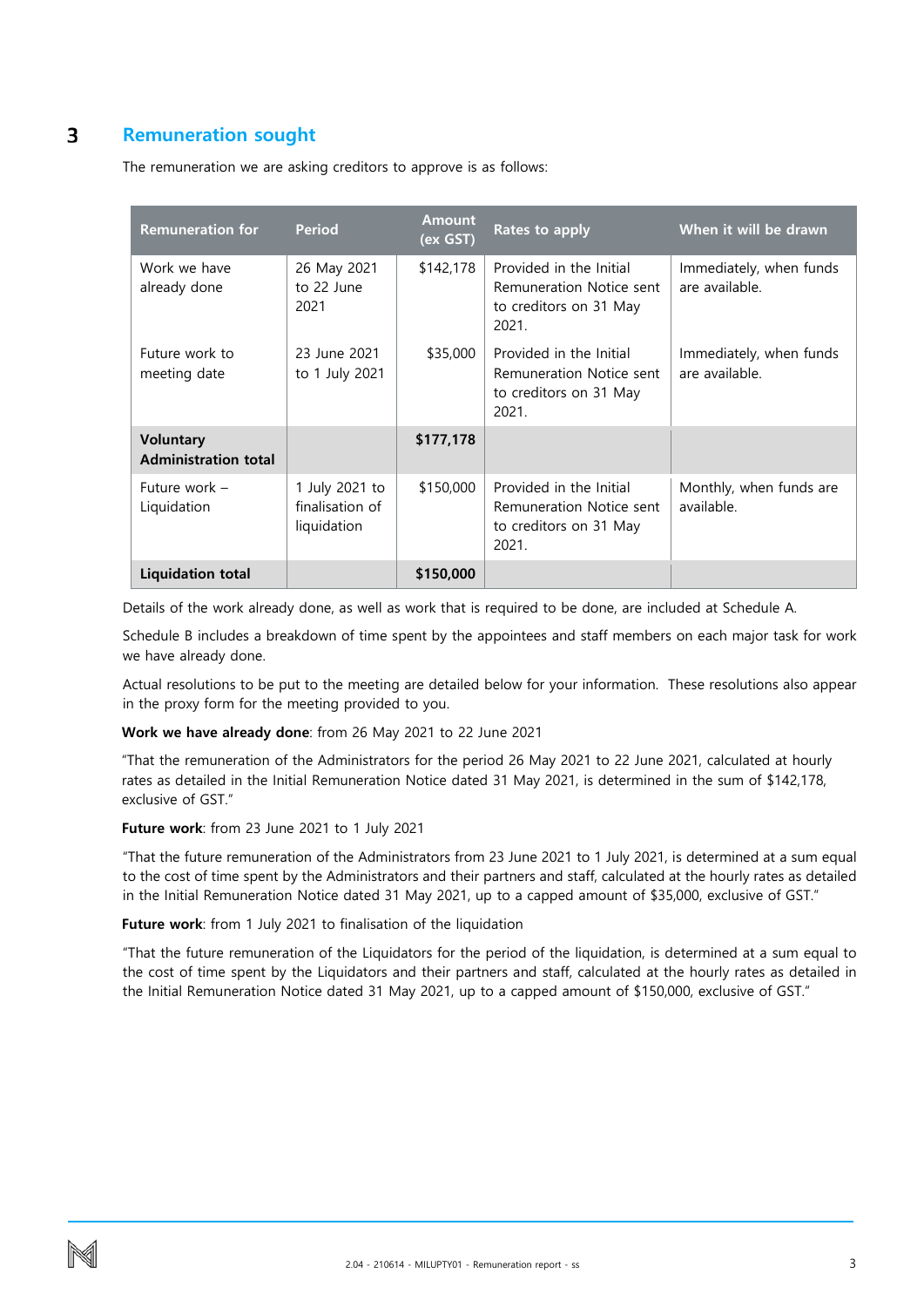#### <span id="page-4-0"></span>4 **Disbursements sought**

We are not required to seek creditor approval for costs paid to third parties, or where we are recovering a cost incurred on behalf of the administration, but we must provide details to creditors. Details of these amounts are included in Schedule C.

We are required to obtain creditors' consent for the payment of a disbursement where we, or a related entity of ourselves, may directly, or indirectly, obtain a profit.

For more information about disbursements, please refer to the Initial Remuneration Notice sent to you on 31 May 2021.

The disbursements we would like creditors to approve are as follows:

| For                  | <b>Period</b>                                        | <b>Amount (ex GST)</b> |
|----------------------|------------------------------------------------------|------------------------|
| Future disbursements | 1 July 2021 to<br>finalisation of the<br>liquidation | \$1,000                |
| <b>Total</b>         |                                                      | \$1,000                |

Details of the future disbursements are included at Schedule C.

Actual resolutions to be put to the meeting are detailed below. These resolutions also appear in the proxy form for the meeting provided to you.

**Future disbursements**: from 1 July 2021 to finalisation of the liquidation

"That the future internal disbursements (that may have an element of profit or advantage to a related party) of the Liquidator for the period of the liquidation, calculated at the rates as detailed in the Initial Remuneration Notice dated 31 May 2021, are approved up to a capped amount of \$1,000, exclusive of GST."

#### <span id="page-4-1"></span>5 **Likely impact on dividends**

It is both reasonable and appropriate for a professional service provider to be remunerated for their services. An external administrator is entitled to be remunerated for necessary work that is properly performed. That work generates the funds that may be recovered for the benefit of creditors and other stakeholders.

The impact of the approval of the external administrator's remuneration is that the remuneration will then be paid provided sufficient funds are generated to enable it to be paid. The remuneration will be paid from those funds that are generated prior to the payment of most creditors in the external administration.

It is noted that funds would only be available to any stakeholder as a consequence of the work necessarily undertaken by the external administrator.

If a dividend or distribution is to be paid to stakeholders during a subsequent appointment, there is also necessary work that must be undertaken by the external administrator to properly adjudicate on claims and distribute any available funds.

#### <span id="page-4-2"></span>6 **Summary of receipts and payments**

To date, there have been no receipts or payments in this Administration.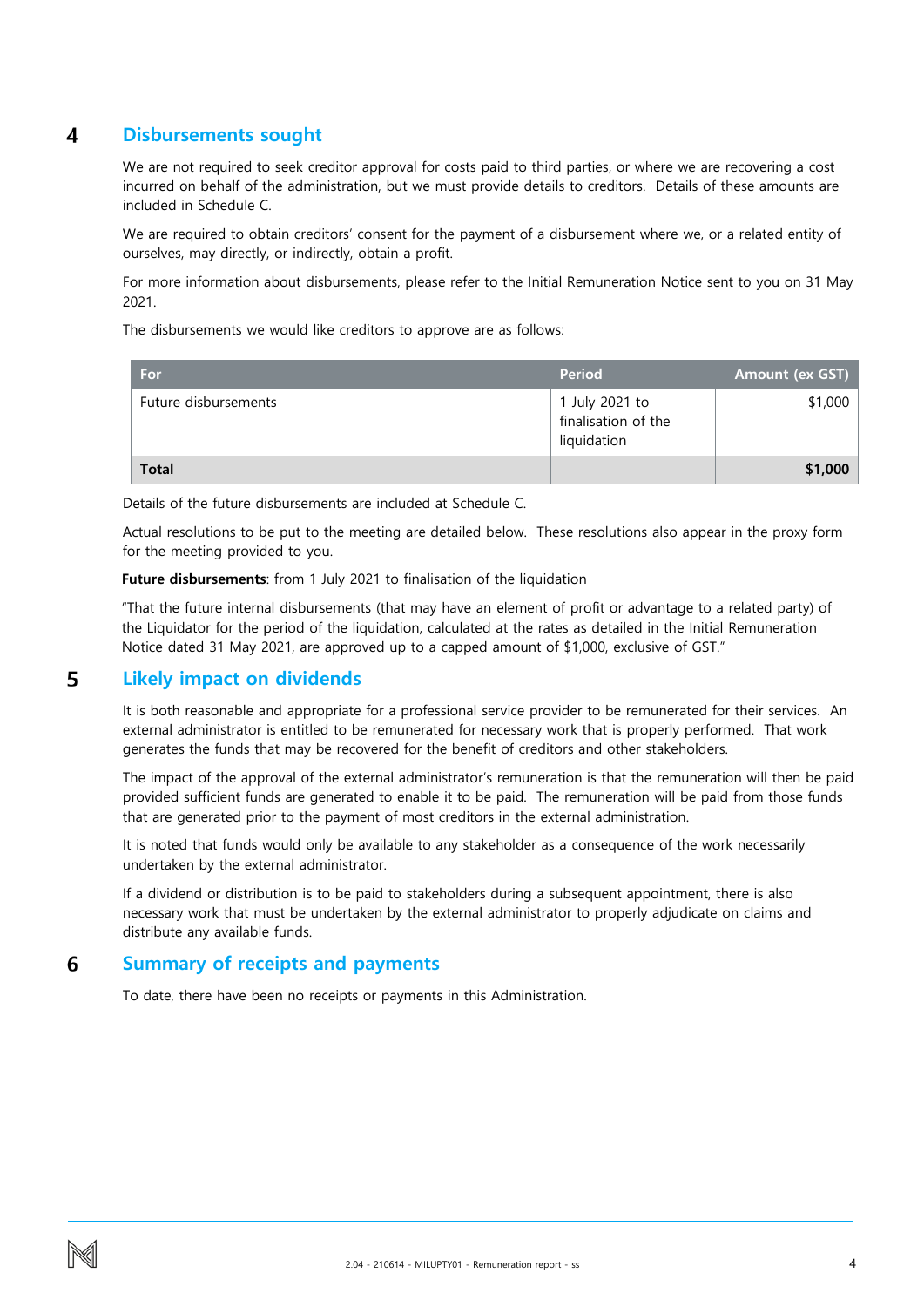#### <span id="page-5-0"></span> $\overline{7}$ **Queries**

If you have any queries regarding the information in this report, please contact Sam Saker on (08) 6363 7634. You can also access information that may assist you on the following websites:

- **ARITA at www.arita.com.au/creditors**
- ASIC at www.asic.gov.au (search for "INFO 85").

Further supporting documentation for our remuneration claim can be provided to creditors on request. Dated: 24 June 2021

Rob Kirman Administrator

Attachments:

Schedule A – Details of work

Schedule B – Time spent by staff on each major task

Schedule C – Disbursements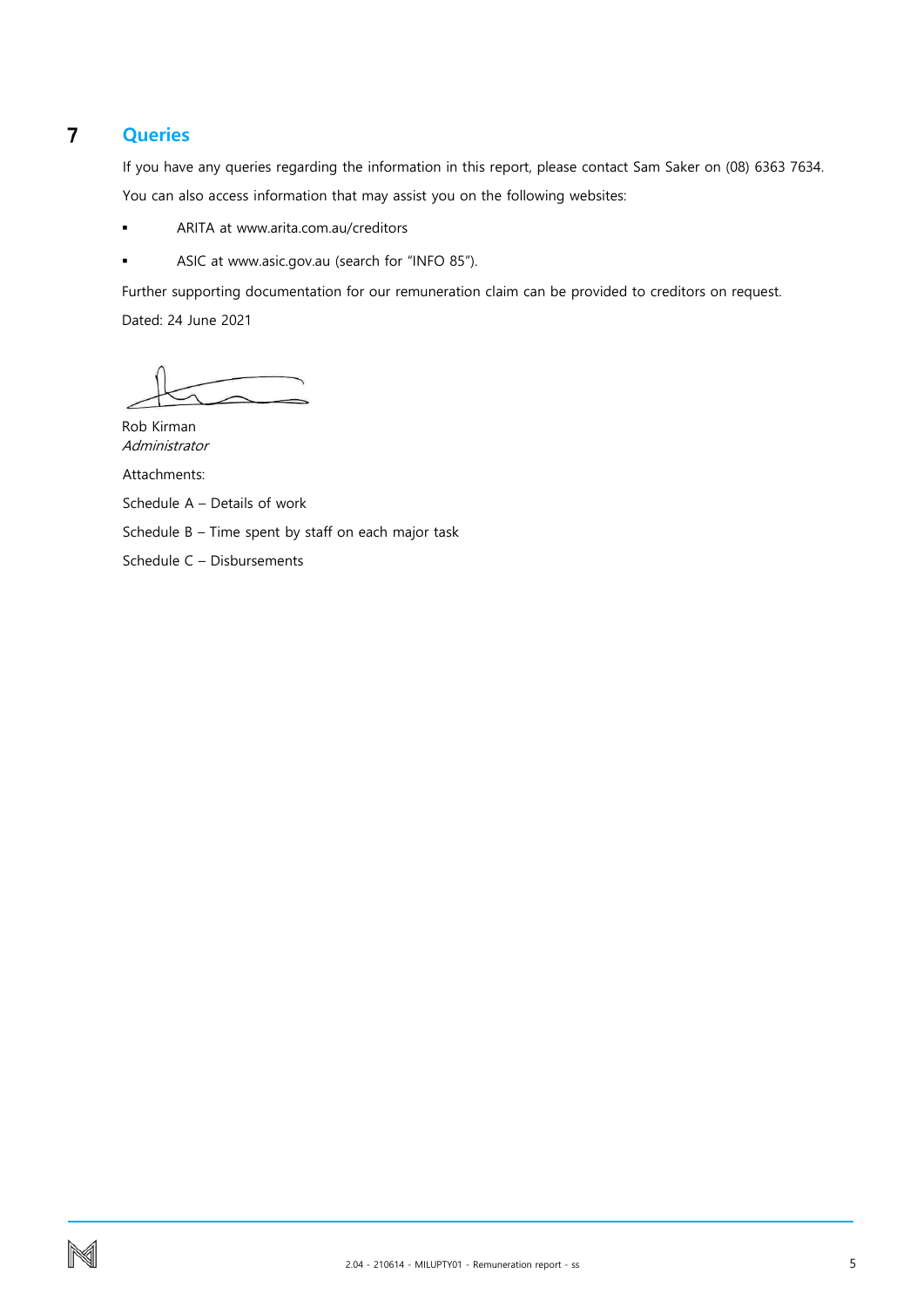## <span id="page-6-0"></span>**Schedule A – Details of work**

|                       |                                                    | Work already done                                                                                                                                                                                                     |
|-----------------------|----------------------------------------------------|-----------------------------------------------------------------------------------------------------------------------------------------------------------------------------------------------------------------------|
| <b>Period</b>         |                                                    | 26 May 2021 to 22 June 2021                                                                                                                                                                                           |
| Amount (ex GST)       |                                                    | \$142,178                                                                                                                                                                                                             |
| <b>Task Area</b>      | <b>General Description</b>                         | <b>Tasks</b>                                                                                                                                                                                                          |
| Assets<br>142.8 hours | Assets subject to specific<br>charges and security | Liaise with caveators, obtain documentation and consider the competing<br>security position of Miluc's properties                                                                                                     |
| \$71,197              | interests                                          | Liaise with sales and marketing agents to develop an appropriate<br>realisation strategy for each of Miluc's 20 properties, including reviewing<br>proposals and responding to queries relating to Miluc's properties |
|                       |                                                    | Liaise with secured creditors to obtain information relating to the<br>properties                                                                                                                                     |
|                       |                                                    | Prepare summary of properties including location, type, sale status and<br>security                                                                                                                                   |
|                       |                                                    | Correspondence with utility providers to determine any accounts<br>registered to Miluc                                                                                                                                |
|                       |                                                    | Liaise with tenants of Kenwick Properties in relation to ongoing<br>arrangements                                                                                                                                      |
|                       |                                                    | Obtain security documentation from NAB to confirm valid and<br>enforceable                                                                                                                                            |
|                       |                                                    | Liaise with valuers to arrange for inspection of properties and review<br>draft valuation reports                                                                                                                     |
|                       |                                                    | Inspect all properties upon appointment                                                                                                                                                                               |
|                       |                                                    | Issue correspondence to Director to obtain possession of assets of<br>Miluc, including a motor vehicle                                                                                                                |
|                       |                                                    | Update the secured creditors regarding asset position                                                                                                                                                                 |
|                       |                                                    | Consider and investigate competing ownership interests in Miluc's real<br>property assets                                                                                                                             |
|                       |                                                    | Review and consider priority position of caveators                                                                                                                                                                    |
|                       |                                                    | Review pre-appointment property sale contracts and liaise with potential<br>purchasers                                                                                                                                |
|                       |                                                    | Correspondence with Westpac in relation to their purported security<br>interest in assets of Miluc                                                                                                                    |
|                       |                                                    | Consider Telstra / Optus Tower located at Eden Hill property and write<br>to relevant parties of same                                                                                                                 |
|                       |                                                    | Issue correspondence for statutory authorities with potential interests in<br>Miluc's real property assets                                                                                                            |
|                       |                                                    | Search the PPS register                                                                                                                                                                                               |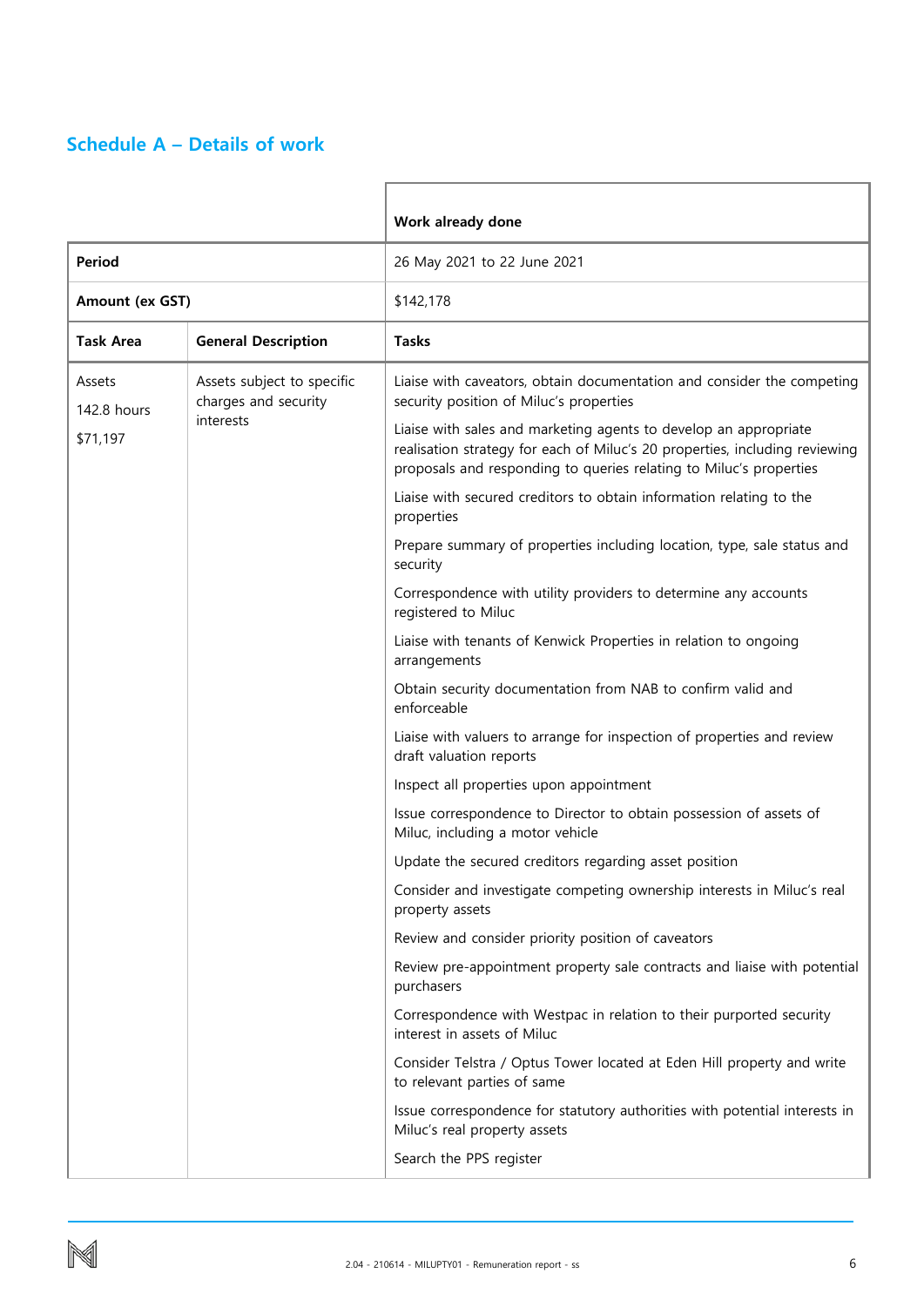|                             |                                   | Arrange for property insurance and provide additional documentation<br>for brokers as required                          |
|-----------------------------|-----------------------------------|-------------------------------------------------------------------------------------------------------------------------|
|                             |                                   | Team meetings regarding various asset realisation tasks                                                                 |
|                             | Asset investigation               | Correspondence with third parties to obtain records and understand<br>Miluc's asset position                            |
|                             |                                   | Correspondence with the Department of Transport to search for vehicles<br>registered (and formerly registered) to Miluc |
|                             |                                   | Correspondence with share registries to search for any shares held by<br>Miluc                                          |
|                             |                                   | Conduct land titles searches                                                                                            |
|                             |                                   | Review depreciation schedule provided by pre-appointment accountant                                                     |
|                             |                                   | Review trust deed and consider any ipso facto clauses                                                                   |
| Creditors                   | Creditor Enquiries, Requests      | Receive and respond to creditor enquiries                                                                               |
| 103.3 hours<br>\$46,521     | & Directions                      | Prepare and issue initial correspondence to creditors and their<br>representatives                                      |
|                             |                                   | Compile information requested by creditors                                                                              |
|                             |                                   | Upload correspondence to McGrathNicol website                                                                           |
|                             | Secured creditor                  | Prepare regular updates to secured creditors with regard to the progress<br>of the administration                       |
|                             |                                   | Attend meetings and calls with the secured creditors                                                                    |
|                             |                                   | Notify PPSR registered creditors of our appointment                                                                     |
|                             | Creditor reports                  | Prepare and issue first report to creditors, including Declaration of<br>Relevant Relationships and Indemnities         |
|                             |                                   | Prepare Administrators' Report and convene second meeting of creditors                                                  |
|                             | Deal with proofs of debt<br>(POD) | Receive and review PODs from claimants                                                                                  |
|                             | Meeting of Creditors              | Prepare and issue first meeting notices                                                                                 |
|                             |                                   | Prepare first meeting file                                                                                              |
|                             |                                   | Prepare and lodge minutes of first meeting with Australian Securities<br>and Investments Commission (ASIC)              |
|                             |                                   | Hold the first meeting of creditors                                                                                     |
|                             |                                   | Respond to stakeholder queries and questions following the meeting                                                      |
| Investigation<br>27.3 hours | Conduct investigations            | Send initial and subsequent requests to the Director for Report on<br>Company Activities & Property (ROCAP)             |
| \$11,448                    |                                   | Obtain and review Miluc's bank statements for payments that may be<br>unfairly preferential in nature                   |
|                             |                                   | Obtain and review records from the DoT for transactions that may be<br>voidable by the Liquidators                      |

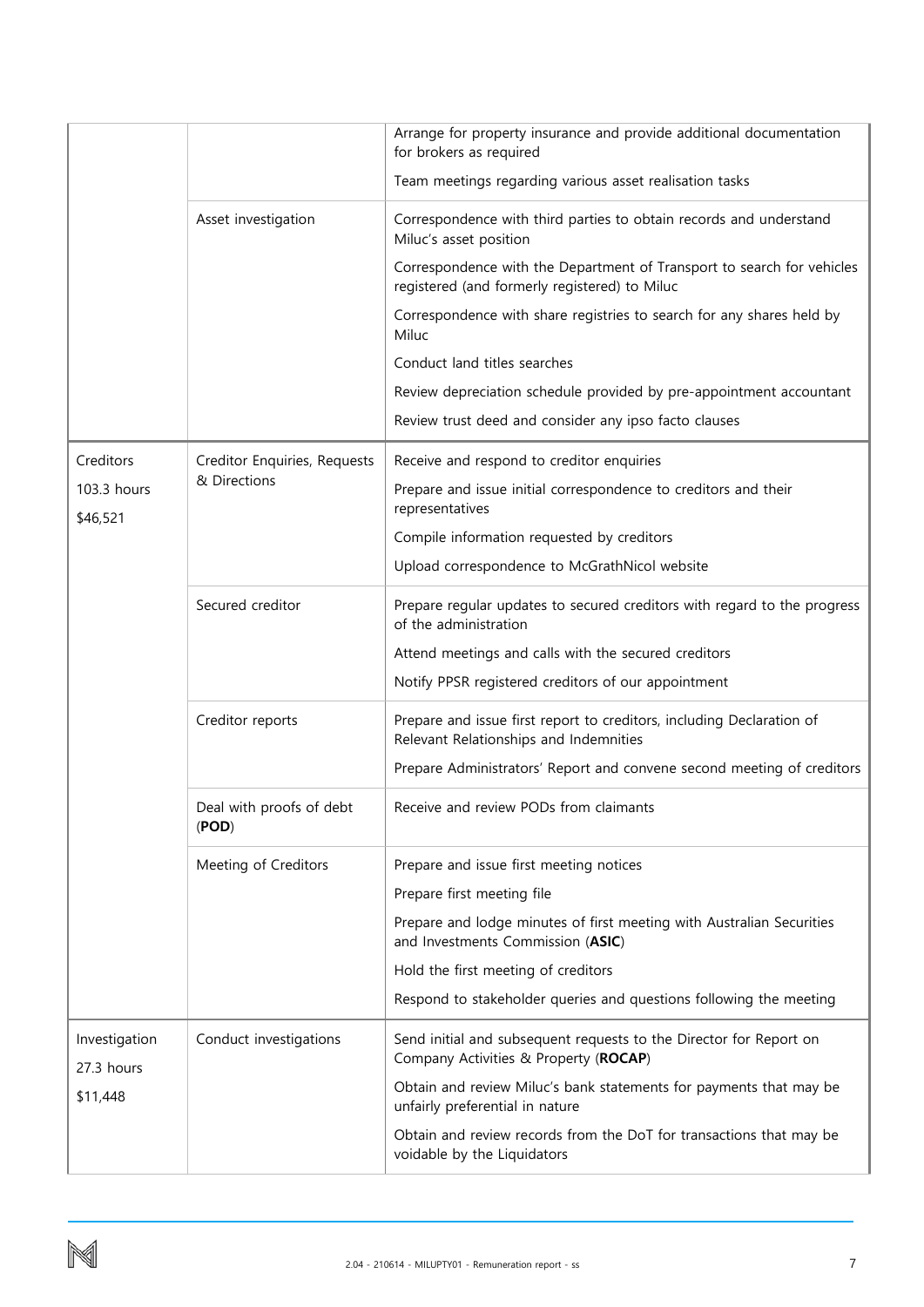|                              |                                               | Conduct a review of the limited records in the Administrators'<br>possession to form a preliminary view on the insolvency of Miluc |
|------------------------------|-----------------------------------------------|------------------------------------------------------------------------------------------------------------------------------------|
|                              |                                               | Preliminary investigation into potential breaches of directors' duties                                                             |
|                              |                                               | Correspondence with third parties to obtain Miluc's books and records                                                              |
|                              |                                               | Write to accounting software providers to obtain Miluc's electronic<br>accounting records                                          |
|                              |                                               | Obtain and consider settlement statements relating to Miluc's previously<br>owned property                                         |
|                              |                                               | Prepare investigations workpaper                                                                                                   |
|                              | ASIC reporting                                | Seek assistance from ASIC to obtain ROCAP and books and records<br>from the Director                                               |
| Administration<br>31.1 hours | Correspondence                                | Issue notification of the Administrators' appointment to Miluc and the<br>Director                                                 |
| \$13,014                     | Document maintenance/file<br>review/checklist | Maintain physical and electronic engagement file<br>Regularly update checklists                                                    |
|                              | Bank account administration                   | Request bank statements                                                                                                            |
|                              |                                               | Set up an administration bank account                                                                                              |
|                              | ASIC forms                                    | Notify ASIC of our appointment<br>Prepare and lodge ASIC forms                                                                     |
|                              |                                               | Prepare notices for the ASIC Published Notices Website                                                                             |
|                              | ATO and other statutory                       | Notify the ATO of the Administrators' appointment                                                                                  |
|                              | reporting                                     | Notify other statutory authorities of appointment                                                                                  |
|                              | Planning/Review                               | Team meetings to discuss status of external administration                                                                         |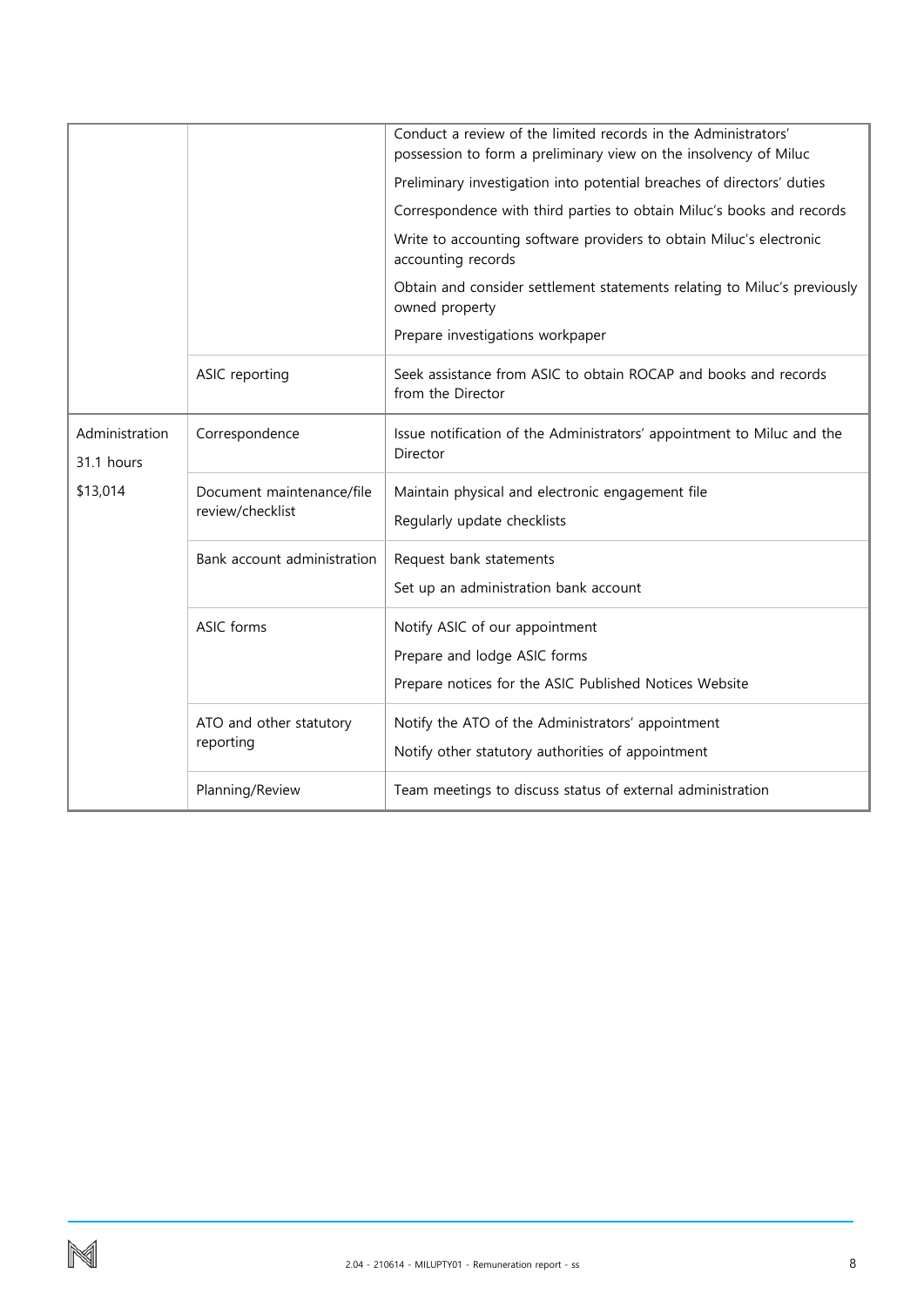|                       |                                                    | Future work to meeting date                                                                                                                                                 |
|-----------------------|----------------------------------------------------|-----------------------------------------------------------------------------------------------------------------------------------------------------------------------------|
| Period                |                                                    | 23 June 2021 to 1 July 2021                                                                                                                                                 |
| Amount (ex GST)       |                                                    | \$35,000                                                                                                                                                                    |
| <b>Task Area</b>      | <b>General Description</b>                         | <b>Tasks</b>                                                                                                                                                                |
| Assets<br>\$13,000    | Assets subject to specific<br>charges and security | Engage with sales and marketing agents to finalise proposed realisation<br>strategy for each of Miluc's 20 properties                                                       |
|                       | interests                                          | Obtain, review and consider Westpac's security documentation on<br>receipt to confirm their security interest is valid and enforceable, and<br>any assets subject to charge |
|                       |                                                    | Respond to any ongoing insurance queries from the Administrators'<br>insurance broker                                                                                       |
|                       |                                                    | Liaise with caveators to understand the security and priority position in<br>relation Miluc's properties                                                                    |
|                       |                                                    | Engage with valuers to finalise valuation reports                                                                                                                           |
|                       |                                                    | Update secured creditors regarding asset position and respond to<br>secured creditor queries                                                                                |
|                       |                                                    | Liaise with pre-appointment purchasers and attend to their queries                                                                                                          |
| Creditors<br>\$12,250 | Creditor Enquiries, Requests<br>& Directions       | Receive and respond to creditor enquiries in relation to the<br>Administrators' Report or of any other nature                                                               |
|                       |                                                    | Upload correspondence to creditors on the McGrathNicol website                                                                                                              |
|                       |                                                    | Compile information requested by creditors                                                                                                                                  |
|                       |                                                    | Attend meetings and calls with secured creditors                                                                                                                            |
|                       |                                                    | Respond to secured creditor queries                                                                                                                                         |
|                       | Deal with proofs of debt<br>(POD)                  | Receive PODs from claimants                                                                                                                                                 |
|                       | Meeting of Creditors                               | Finalise Administrators' report                                                                                                                                             |
|                       |                                                    | Prepare and issue notices for second meeting of creditors                                                                                                                   |
|                       |                                                    | Advertise notice of second meeting of creditors                                                                                                                             |
|                       |                                                    | Prepare file for second meeting of creditors                                                                                                                                |
|                       |                                                    | Preparation of agenda and meeting presentation for second meeting of<br>creditors                                                                                           |
|                       |                                                    | Hold the second meeting of creditors                                                                                                                                        |
| Investigation         | Conduct investigations                             | Liaise with various entities to obtain Miluc's books and records                                                                                                            |
| \$1,000               | ASIC reporting                                     | Liaise with ASIC to obtain ROCAP and books and records from the<br>Director                                                                                                 |

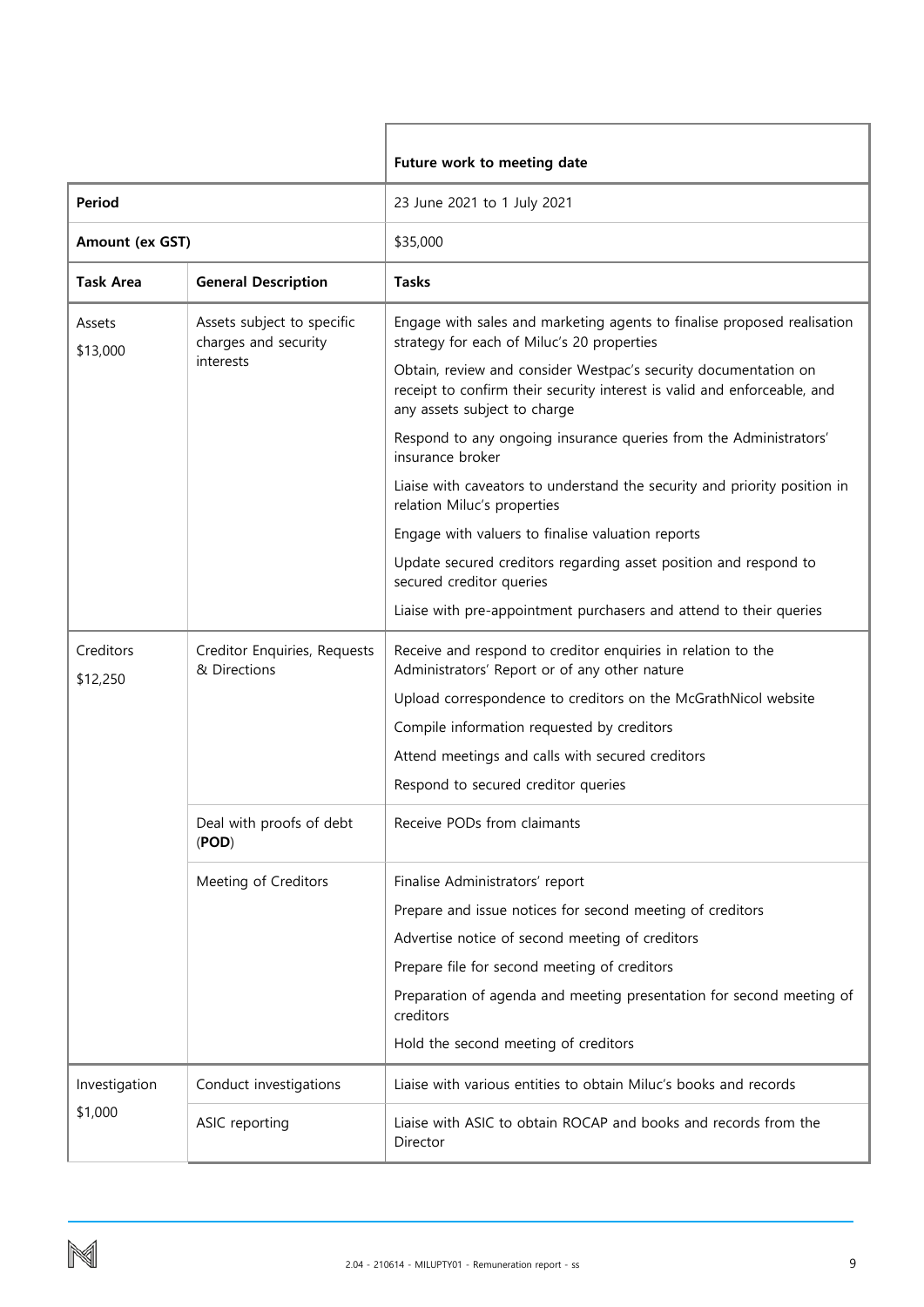| Administration<br>\$8,750 | Document maintenance/file<br>review/checklist | Maintain physical and electronic engagement file<br>Update checklists             |
|---------------------------|-----------------------------------------------|-----------------------------------------------------------------------------------|
|                           | ASIC forms                                    | Prepare and lodge ASIC forms<br>Issue notice on the ASIC Published Notice Website |
|                           | Planning/Review                               | Hold team meetings to discuss status of external administration and<br>next steps |
|                           | Books and records/storage                     | File and archive books and records<br>Maintain records listing                    |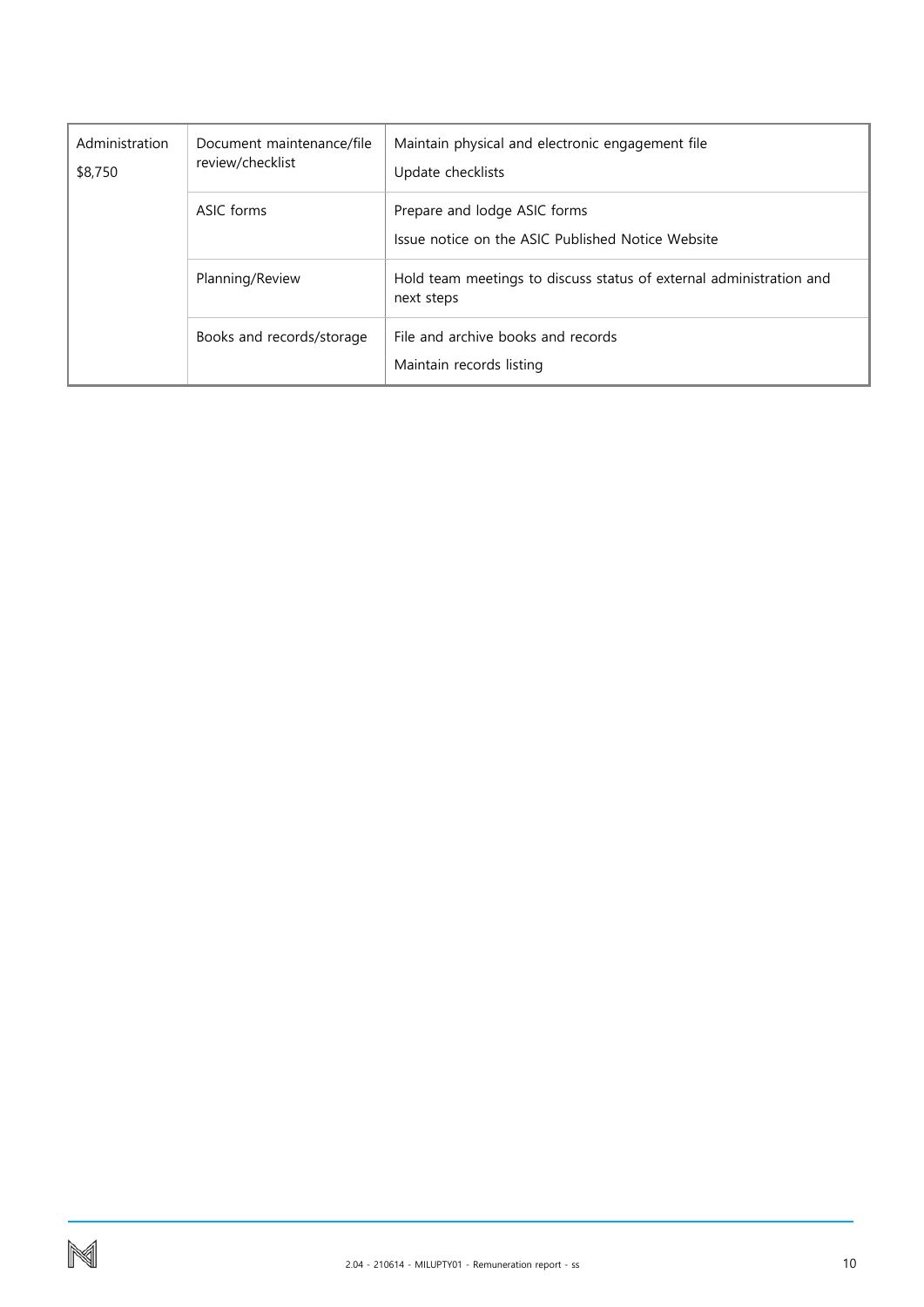|                       |                                                    | <b>Liquidation work</b>                                                                                                                                                |
|-----------------------|----------------------------------------------------|------------------------------------------------------------------------------------------------------------------------------------------------------------------------|
| Period                |                                                    | 1 July 2021 to finalisation of the liquidation                                                                                                                         |
| Amount (ex GST)       |                                                    | \$150,000                                                                                                                                                              |
| Task Area             | <b>General Description</b>                         | <b>Tasks</b>                                                                                                                                                           |
| Assets<br>\$100,000   | Assets subject to specific<br>charges and security | Finalise and implement an appropriate realisation strategy for each of<br>Miluc's 20 properties                                                                        |
|                       | interests                                          | Obtain, consider and confirm the security / ownership position of the<br>various competing security interests against the properties held by Miluc                     |
|                       |                                                    | Consider offers and negotiate with potential purchasers of Miluc's real<br>property assets                                                                             |
|                       |                                                    | Engagement with tenants of Kenwick properties as required                                                                                                              |
|                       |                                                    | Consider and settle (if appropriate) pre-appointment sales contracts                                                                                                   |
|                       |                                                    | Further engagement with the Director to obtain possession of assets of<br>Miluc, including a motor vehicle                                                             |
|                       |                                                    | Understand and consider tax implications in relation to property sales                                                                                                 |
|                       |                                                    | Liaise with valuers in relation to final reports and any additional queries<br>that arise during sales & marketing process                                             |
|                       |                                                    | Obtain and consider documentation in relation to the Telstra / Optus<br>Tower located at Eden Hill property                                                            |
|                       |                                                    | Update the secured creditors regarding asset position                                                                                                                  |
|                       |                                                    | Team meetings regarding various asset realisation tasks                                                                                                                |
|                       |                                                    | Prepare and review transaction documents                                                                                                                               |
|                       |                                                    | Respond to any ongoing insurance queries from the Administrators'<br>insurance broker                                                                                  |
|                       |                                                    | Issue correspondence to third parties to ascertain asset position and<br>provide any records that may assist in verifying the asset position of the<br>Miluc           |
|                       | Plant and Equipment                                | Engage valuers and agents, as may be required, to realise the vehicle<br>and any additional plant and equipment owned by Miluc                                         |
|                       | Other Assets                                       | Engage relevant parties, agents and/or solicitors if other assets are<br>discovered through the investigation process                                                  |
|                       |                                                    | Consider responses from share registries in relation to any shares held<br>by Miluc                                                                                    |
| Creditors<br>\$15,000 | Creditor Enquiries, Requests<br>& Directions       | Prepare and issue ongoing correspondence to creditors and their<br>representatives                                                                                     |
|                       |                                                    | Consider reasonableness of any requests or directions from creditors for<br>information, documents or a report and document reasons for not<br>complying (if required) |
|                       |                                                    | Compile information requested by creditors                                                                                                                             |

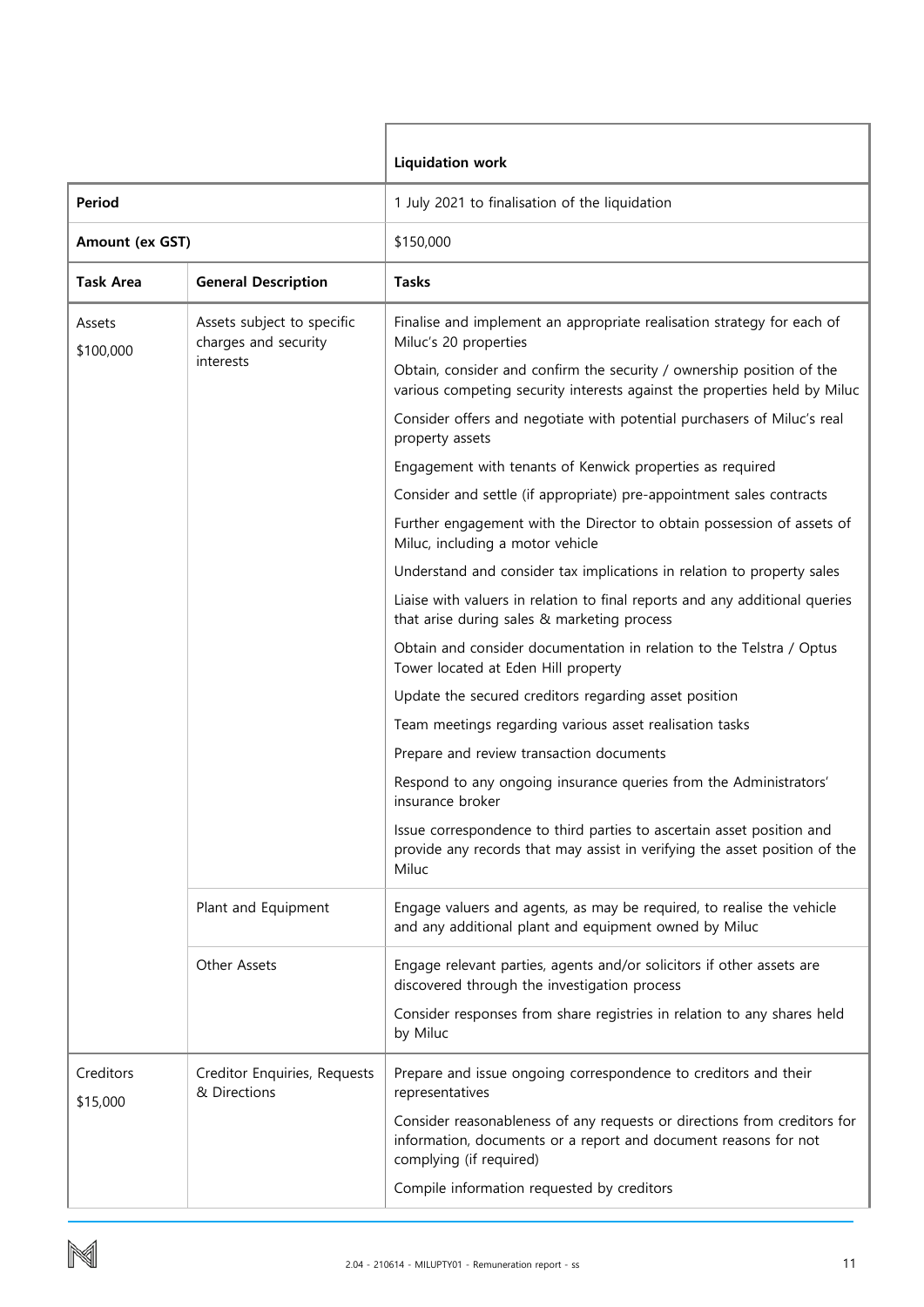|                | Secured creditors                     | Prepare regular updates to the secured creditors regarding the progress<br>of the administration                                                                                                                                 |
|----------------|---------------------------------------|----------------------------------------------------------------------------------------------------------------------------------------------------------------------------------------------------------------------------------|
|                |                                       | Attend meetings and calls with the secured creditors                                                                                                                                                                             |
|                | Creditor reports                      | Prepare and issue Statutory Report by Liquidator                                                                                                                                                                                 |
|                | Deal with proofs of debt<br>(POD)     | Receive PODs from claimants                                                                                                                                                                                                      |
|                | Second meeting of creditors           | Prepare and lodge minutes of second meeting of creditors with ASIC                                                                                                                                                               |
|                | Meeting of Creditors(if<br>requested) | Prepare and issue meeting notices<br>Advertise notice of meeting<br>Prepare meeting file<br>Prepare and lodge minutes of any additional meetings with ASIC<br>Respond to stakeholder queries and questions following the meeting |
|                | Proposals to Creditors                | Prepare proposal notices and voting forms                                                                                                                                                                                        |
|                |                                       | Forward notice of proposal to all known creditors                                                                                                                                                                                |
|                |                                       | Review votes and determine outcome of proposal                                                                                                                                                                                   |
|                |                                       | Prepare and lodge proposal outcome with ASIC                                                                                                                                                                                     |
| Investigation  | Conduct investigations                | Obtain and review Miluc's books and records                                                                                                                                                                                      |
| \$25,000       |                                       | Finalise investigations into insolvent trading and commence action<br>against Director and Former Director, if appropriate                                                                                                       |
|                |                                       | Review specific transactions and liaise with the Director regarding certain<br>transactions                                                                                                                                      |
|                |                                       | Investigate transfer of motor vehicles prior to the Administrators'<br>appointment and recover any motor vehicles that were not disposed of<br>in arm's length transactions                                                      |
|                |                                       | Investigate potential breaches of directors' duties and potential claims<br>available to a liquidator                                                                                                                            |
|                |                                       | Prepare comparative financial statements                                                                                                                                                                                         |
|                |                                       | Finalise investigations workpaper                                                                                                                                                                                                |
|                | ASIC reporting                        | Seek assistance from ASIC to obtain ROCAP and books and records<br>from the Director                                                                                                                                             |
|                |                                       | Prepare report to ASIC pursuant to section 533 of the Act                                                                                                                                                                        |
|                |                                       | Prepare affidavits seeking non-lodgement assistance                                                                                                                                                                              |
|                |                                       | Liaise with ASIC if required                                                                                                                                                                                                     |
| Administration | Document maintenance/file             | Conduct six monthly file reviews                                                                                                                                                                                                 |
| \$10,000       | review/checklist                      | Maintain physical and electronic engagement file                                                                                                                                                                                 |
|                |                                       | Update checklists                                                                                                                                                                                                                |
|                | Bank account administration           | Request additional bank statements (if required)                                                                                                                                                                                 |

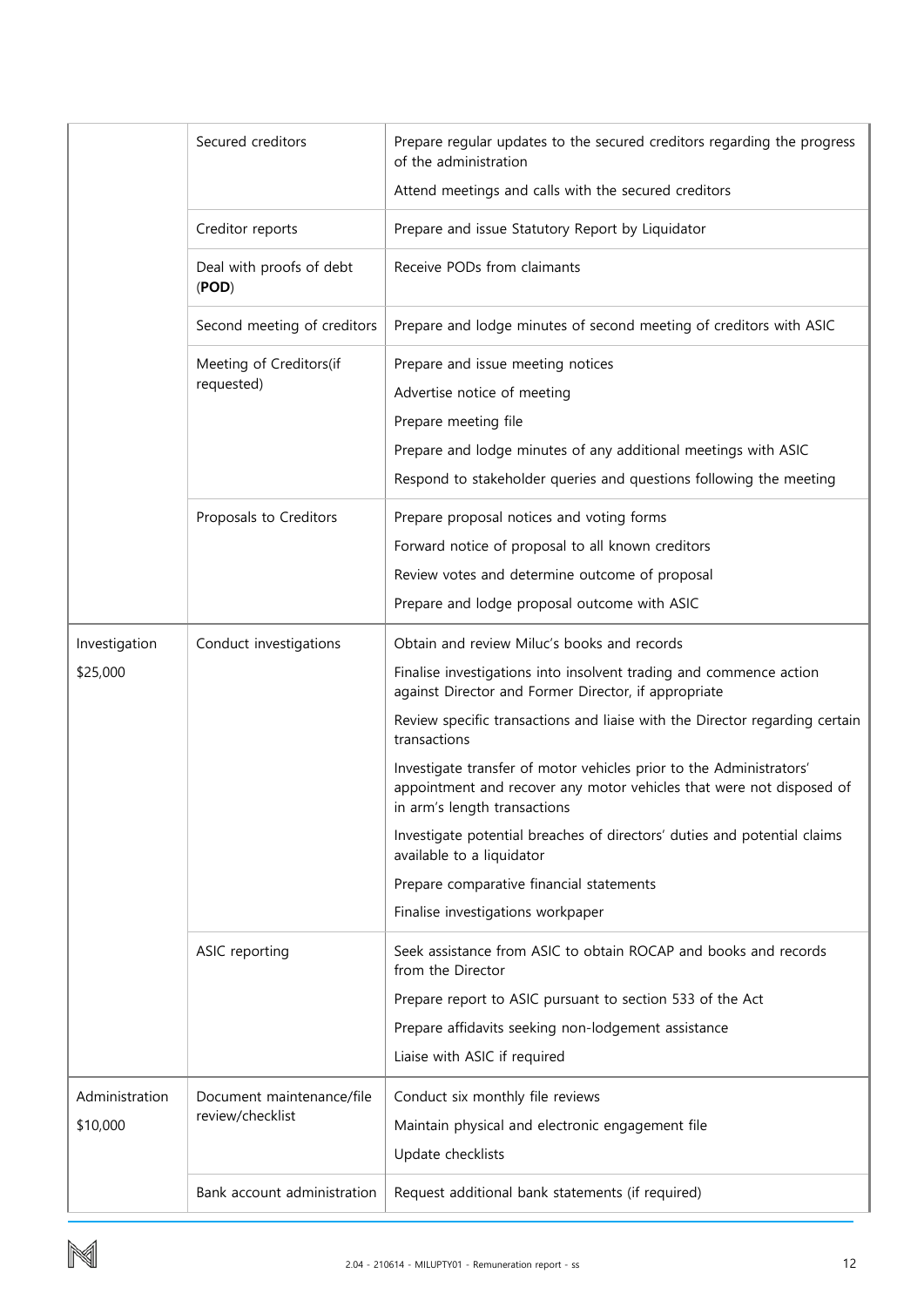|                                      |                                                                 | Perform bank account reconciliations<br>Correspond with bank regarding specific transfers<br>Prepare correspondence to close accounts |
|--------------------------------------|-----------------------------------------------------------------|---------------------------------------------------------------------------------------------------------------------------------------|
| ASIC forms                           | form 5603                                                       | Prepare and lodge ASIC forms including the form 505, form 5602 and<br>Correspond with ASIC regarding statutory forms                  |
| ATO and other statutory<br>reporting | Notify ATO of ceasing to act<br>Prepare BAS                     |                                                                                                                                       |
| Finalisation                         | Cancel ABN/GST registration<br>Complete checklists              |                                                                                                                                       |
| Planning/Review                      |                                                                 | Regular team meetings to discuss the status of the Liquidation                                                                        |
| Books and records/storage            | File and archive books and records<br>Send job files to storage |                                                                                                                                       |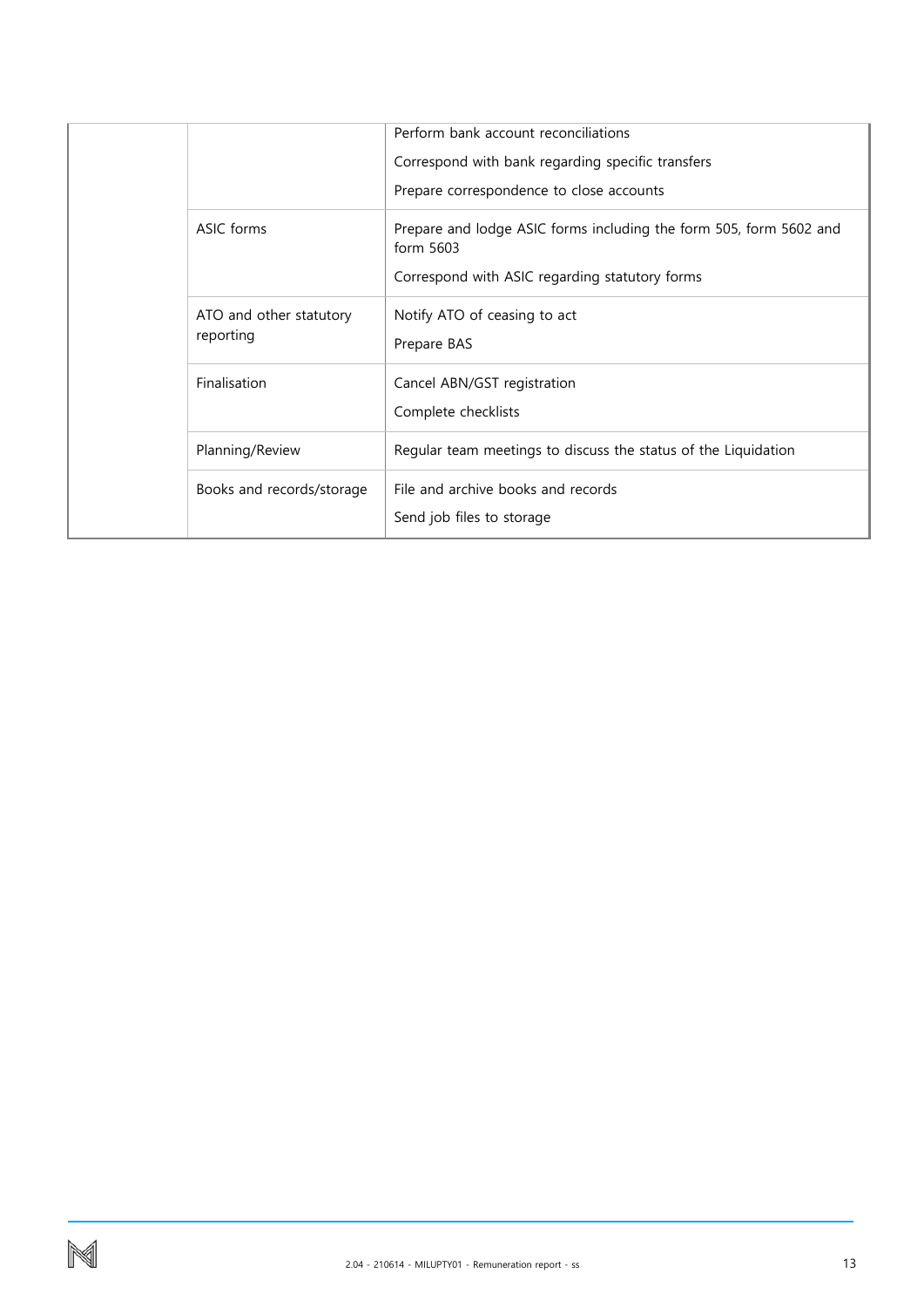## **Schedule B – Time spent by staff on each major task (work already done)**

## **Resolution 1: from 26 May 2021 to 22 June 2021**

<span id="page-14-0"></span>

|                            | <b>Position</b>          | \$/hour<br>(ex GST) | <b>Total</b><br>actual<br>hours |            | <b>Task Area</b>         |                          |                  |                          |                          |                          |                       |       |
|----------------------------|--------------------------|---------------------|---------------------------------|------------|--------------------------|--------------------------|------------------|--------------------------|--------------------------|--------------------------|-----------------------|-------|
| <b>Employee</b>            |                          |                     |                                 | Total (\$) | <b>Assets</b>            |                          | <b>Creditors</b> |                          | Investigation            |                          | <b>Administration</b> |       |
|                            |                          |                     |                                 |            | hrs                      | Þ                        | hrs              |                          | hrs                      | S                        | Hrs                   |       |
| Rob Kirman                 | Partner                  | 650                 | 24.7                            | 16,055     | 16.2                     | 10,530                   | 7.8              | 5,070                    |                          | $\sim$                   | 0.7                   | 455   |
| Employee A                 | Director                 | 600                 | 70.2                            | 42,120     | 43.2                     | 25,920                   | 22.7             | 13,620                   | 1.0                      | 600                      | 3.3                   | 1,980 |
| Employee B                 | Manager                  | 495                 | 82.6                            | 40,887     | 38.9                     | 19,256                   | 23.4             | 11,583                   | 17.3                     | 8,564                    | 3.0                   | 1,485 |
| Employee C                 | Senior Accountant        | 395                 | 84.6                            | 33,417     | 30.7                     | 12,127                   | 31.1             | 12,285                   | 2.8                      | 1,106                    | 20.0                  | 7,900 |
| Employee D                 | Accountant               | 325                 | 9.8                             | 3,185      | 5.5                      | 1,788                    | 3.6              | 1,170                    | $\sim$                   | $\overline{\phantom{a}}$ | 0.7                   | 228   |
| Employee E                 | Undergraduate accountant | 190                 | 30.6                            | 5,814      | 8.3                      | 1,577                    | 14.7             | 2,793                    | 6.2                      | 1,178                    | 1.4                   | 266   |
| Employee F                 | Treasury                 | 350                 | 0.3                             | 105        | $\overline{\phantom{0}}$ | $\overline{a}$           |                  | $\sim$                   | $\overline{\phantom{a}}$ | $\overline{\phantom{0}}$ | 0.3                   | 105   |
| Employee G                 | Treasury                 | 350                 | 1.7                             | 595        | $\overline{\phantom{a}}$ | $\overline{\phantom{0}}$ |                  | $\overline{\phantom{a}}$ | $\overline{\phantom{a}}$ |                          | 1.7                   | 595   |
| 304.5<br>Total (ex GST)    |                          |                     | 142,178                         | 142.8      | 71,197                   | 103.3                    | 46,521           | 27.3                     | 11,448                   | 31.1                     | 13,014                |       |
| 467<br>Average hourly rate |                          |                     |                                 |            | 499                      |                          | 450              |                          | 419                      |                          | 418                   |       |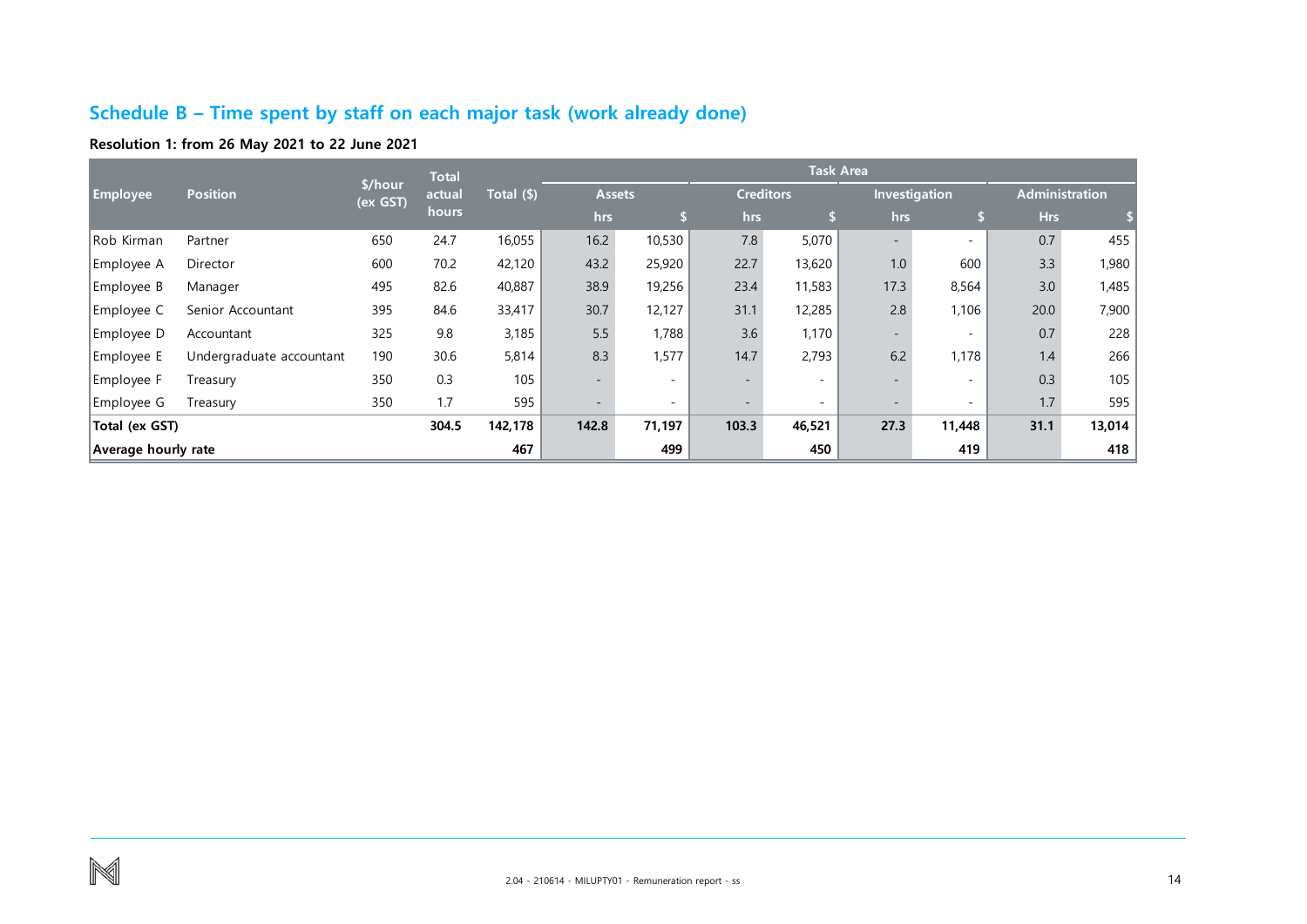## **Schedule C – Disbursements**

|                                       |                                                                                                           | Future disbursements (approve basis to a capped amount)                                                |  |  |  |  |
|---------------------------------------|-----------------------------------------------------------------------------------------------------------|--------------------------------------------------------------------------------------------------------|--|--|--|--|
|                                       |                                                                                                           | If company wound up                                                                                    |  |  |  |  |
|                                       |                                                                                                           | <b>Liquidation disbursements</b>                                                                       |  |  |  |  |
| Period                                |                                                                                                           | 1 July 2021 to finalisation of liquidation                                                             |  |  |  |  |
| Amount (ex GST)                       |                                                                                                           | \$1,000                                                                                                |  |  |  |  |
| <b>Disbursement Type</b>              | <b>Basis</b>                                                                                              | <b>Basis</b>                                                                                           |  |  |  |  |
| Data processing - data                | \$20-\$60 per gigabyte (GB)*, minimum \$3,000 for matters                                                 | \$20-\$60 per gigabyte (GB)*, minimum \$3,000 for matters less than 50GB.                              |  |  |  |  |
| loading & processing fee              | less than 50GB.                                                                                           |                                                                                                        |  |  |  |  |
| Data hosting – monthly<br>hosting fee | \$10 per GB, per month. Minimum \$1,000 for small<br>matters.<br>Large matters are priced on application. | \$10 per GB, per month. Minimum \$1,000 for small matters.<br>Large matters are priced on application. |  |  |  |  |
| Printing - black and white            | \$0.09 per page                                                                                           | \$0.09 per page                                                                                        |  |  |  |  |
| Printing - Colour                     | \$0.28 per page                                                                                           | \$0.28 per page                                                                                        |  |  |  |  |

<span id="page-15-0"></span>\* Tiered pricing model depending on volume of data to be hosted.